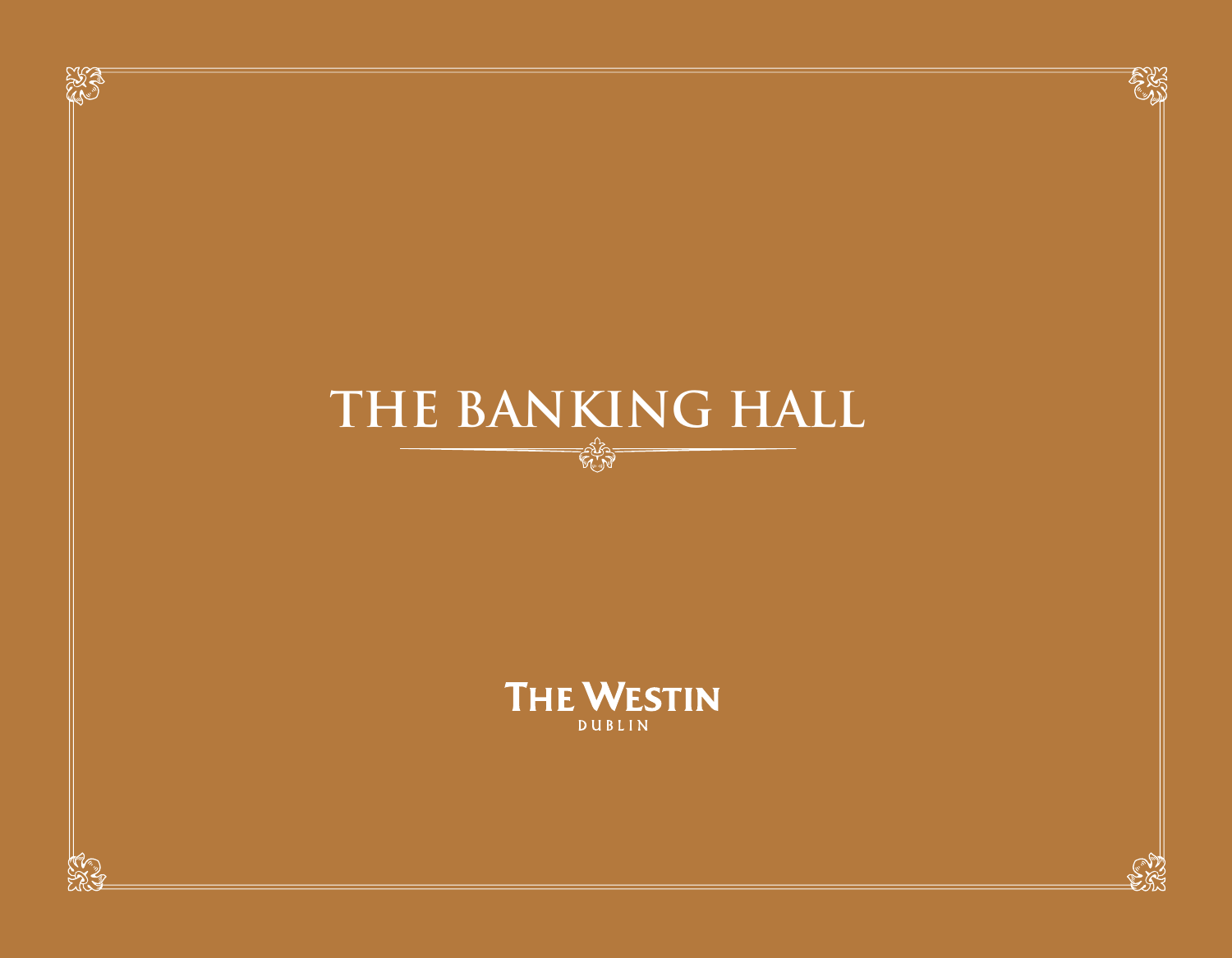*"Nothing requires the architect's care more than the due proportions of buildings. " Vitruvius*





*With a past steeped in history, The Banking Hall is Dublin's celebrated destination venue for conferences, private dinners and events.*

*Escape the typical - Imagine the difference – Make it memorable*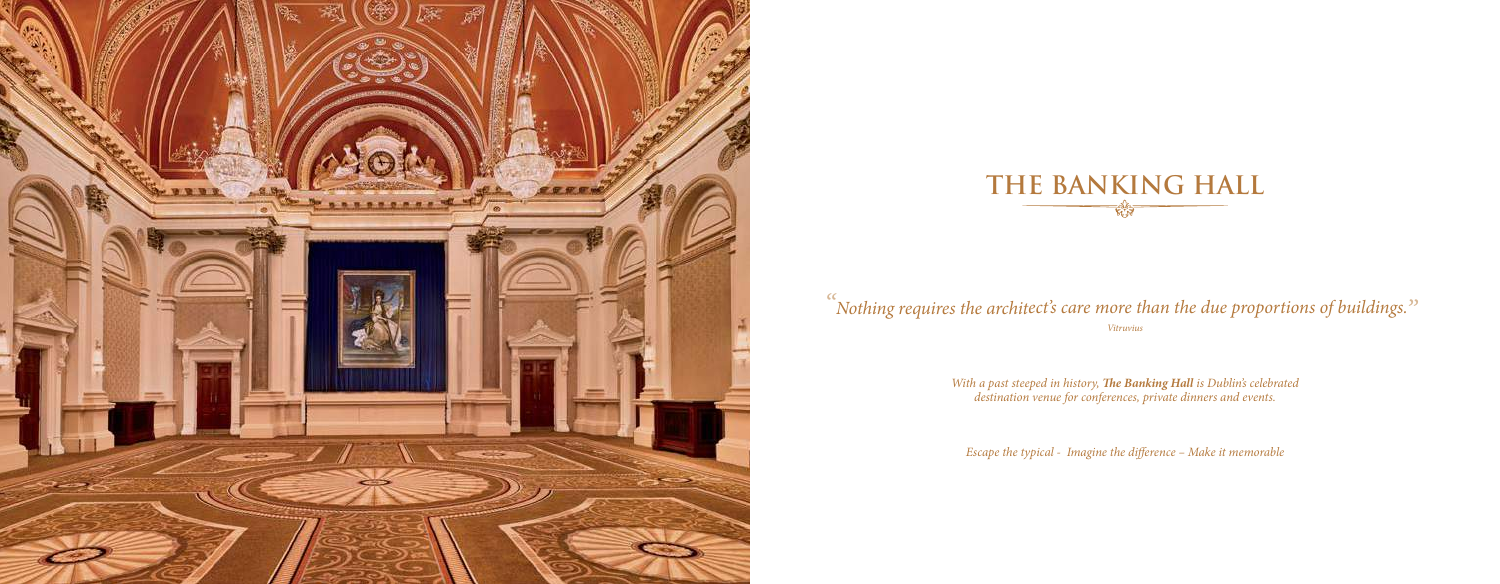*At the epicenter of Dublin City, the 5-star Westin Dublin and the Banking Hall straddle College and Westmoreland Streets and overlook legendary Trinity College Dublin. The Banking Hall, a destination venue with its own private entrance, over which the entry pediment depicts commerce as the central figure and on each side various agricultural, nautical and other commercial activities are represented, a fitting doorway for such an auspicious backdrop.*

*This unique space in Dublin city was originally designed to impress and it has been sensitively restored to reflect its former status. A wonderful equilibrium has been created between historic architectural glory and modern amenities so that the Banking Hall reclaims its prime position as the city's leading destination venue in the 21st century.* 

### *Present*





*The Banking Hall Entrance at No. 5 College Green was established in 1813 by The Royal Irish Institution to promote arts in Ireland with regular exhibitions by the old masters. The building was demolished and designed in 1863 by William G. Murray and then rebuilt in 1866 as the headquarters of the Provincial Bank, one of all Ireland's three main banks at that time. The grand design comprises a seven bay main building over three stories with a pompous pediment and columns, the relief sculptures depict colonialism. The architect William G. Murray died while in dispute with the bank over his fees as the cost of the building was twice the estimate!* 



*After trading successfully as a bank for a century, one which witnessed an array of tumultuous change in Dublin and society, in 1966 the Banking Hall became a branch of the then new grouping of Allied Irish Bank. While it operated as a bustling bank branch, the original encaustic tiles formed the floor and the high ceilings with elaborate plasterwork and marble columns gave positive displays of its former glory. These features ensured that bank customers knew this was no ordinary bank branch. Its location in the heart of the city centre ensured it the prime position in corporate Ireland.*



*With the Banking Hall restored to its former glory following significant construction from 1999, the Westin Dublin was opened in September 2001 in Numbers 35-39 Westmoreland Street, in what was a sizeable building and restoration project. The original hand carvings and plasterwork were returned to their earliest condition as were the encaustic tiles with the bank logo still visible in the foyer floor of the private entrance. Four replica crystal chandeliers were commissioned and hung from their prime positions from the 15 meters' high ceilings, with each chandelier 3 meters in height and comprising of over 8,000 pieces of Waterford Crystal. The much-admired stained glass roof was also replaced after restoration.* 



#### *1863 A new Dublin landmark*

### *1900's A place in history*

### *Turn of the millennium A distinct era*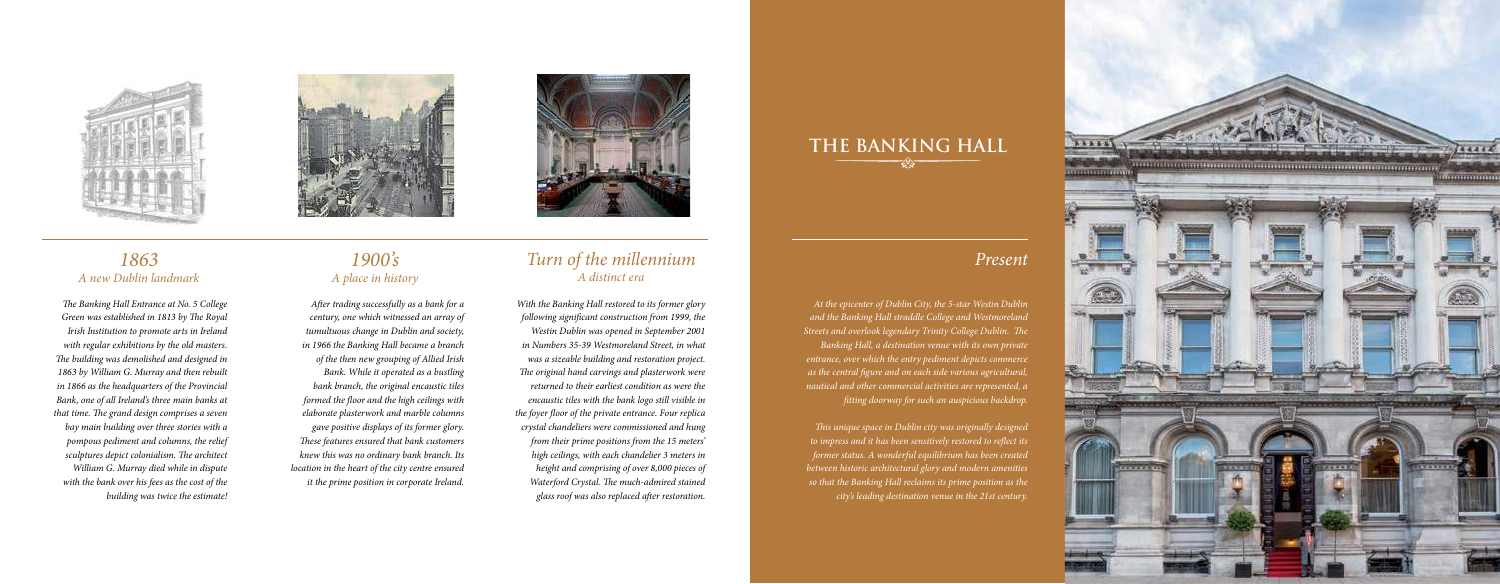*A private entrance on College Green across from Trinity College Dublin enables guests to arrive with a sense of occasion, which is matched with the dramatic interiors of the Banking Hall. In this timeless venue, exquisite bespoke menus are paired with superlative service so guests experience the highest standard in the unparalleled surroundings of the Banking Hall.*

*Gala dining events and award ceremonies for up to 170 guests, exhibitions or celebratory events and receptions for up to 250 guests occur beneath the sparkling crystal chandeliers, while smaller bespoke dinners at executive level are memorable occasions at the Banking Hall.*

*Pre-dinner drink receptions are hosted in the adjacent Reserve or in the arrival foyer areas. The Reserve is a private bar adjacent to the Banking Hall and is located on the site of the then Dublin Metropolitan Police station, where many Irish republican soldiers, including leader Michael Collins were detained following the 1916 Easter Rising for Irish independence.*



# *Destination Dining and Events*



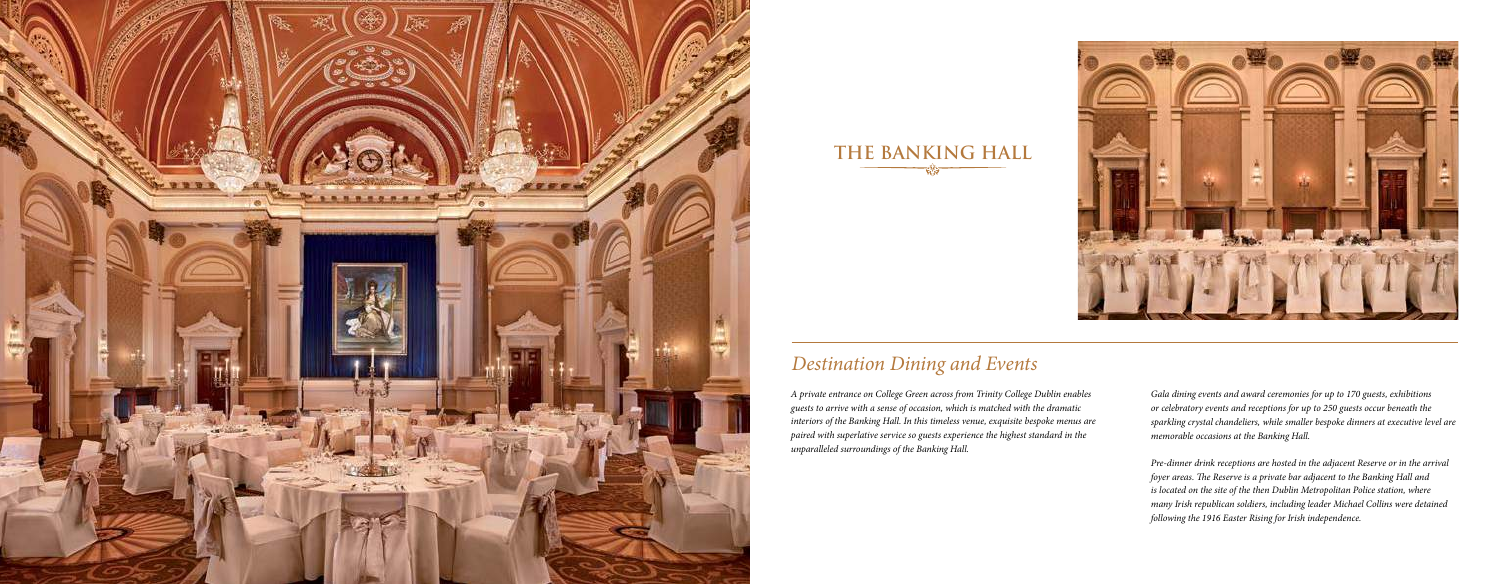*An inspirational venue, the Banking Hall combines a dramatic backdrop with 21st century amenities to create an enviable city centre conference destination. Acoustic enhancements, technical support, complimentary WI-FI, creative and inspiring menus and a dedicated team of Westin Associates combine to ensure that event planners and meeting delegates sole focus is their meeting or event.*

*Theatre style events for up to 270 delegates or classroom for up to 150 delegates, the capacity of the Banking Hall is magnified through the lofty high ceilings. The adjacent Reserve is perfect for breaks, while the 6 additional meeting rooms on the mezzanine level as well as the Teller executive boardroom beside the Banking Hall, are ideal for break-out meetings.*



# *Conference Venue*

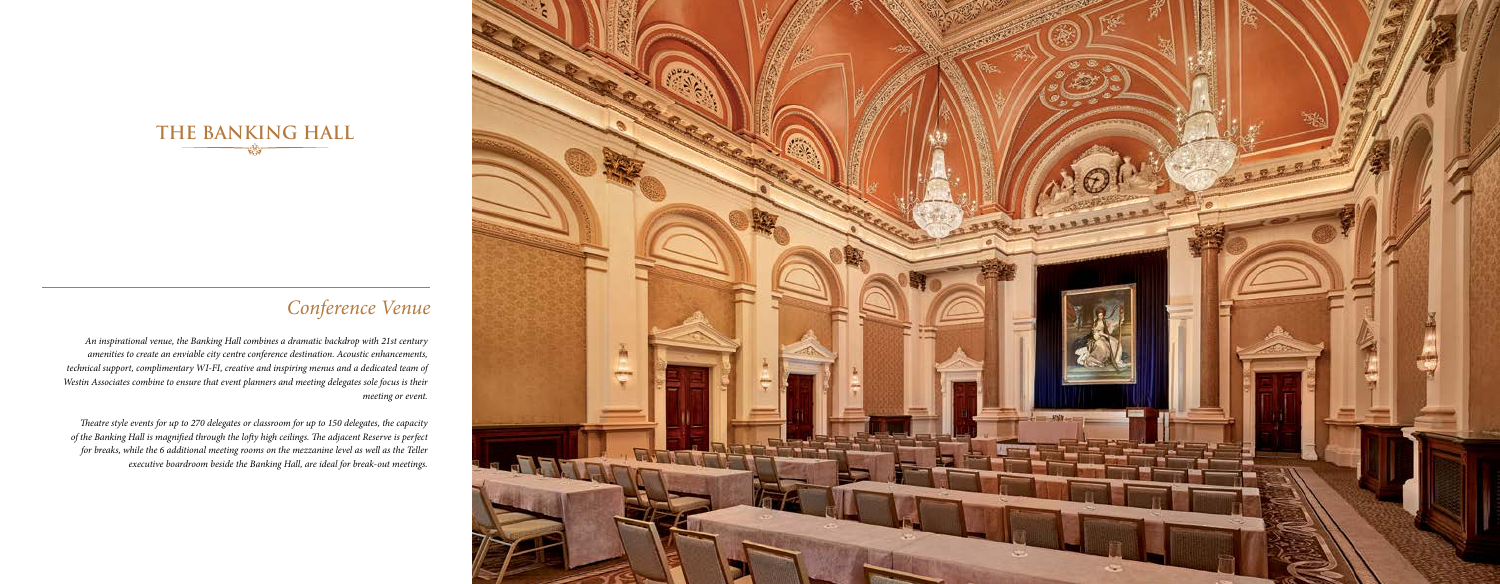*Up to 270 delegates in theatre style with stage*

*With a dance floor located in the Banking Hall, banqueting capacity on round tables of up to 140 guests*

*With a series of round tables and stage, capacity of up to 170 guests* 

*Up to 144 delegates in classroom style with stage*

# 00000000  $\begin{picture}(180,10) \put(0,0){\line(1,0){10}} \put(10,0){\line(1,0){10}} \put(10,0){\line(1,0){10}} \put(10,0){\line(1,0){10}} \put(10,0){\line(1,0){10}} \put(10,0){\line(1,0){10}} \put(10,0){\line(1,0){10}} \put(10,0){\line(1,0){10}} \put(10,0){\line(1,0){10}} \put(10,0){\line(1,0){10}} \put(10,0){\line(1,0){10}} \put(10,0){\line($

*Up to 90 delegates in cabaret style with stage*

> *Up to 60 delegates in hollow style*

### **THE BANKING HALL**-622

#### *Classroom*



#### *Cabaret*



#### *Banquet Style*



#### *Hollow*

*Theatre*



#### *Banquet with Dance Floor*



*As a blank canvas the Banking Hall provides a* 





*myriad of options. Various conference choices, banqueting ranging from 25 to 170 guests, receptions and exhibitions; the list goes on with the common theme being the optimum guest experience in a memorable setting.*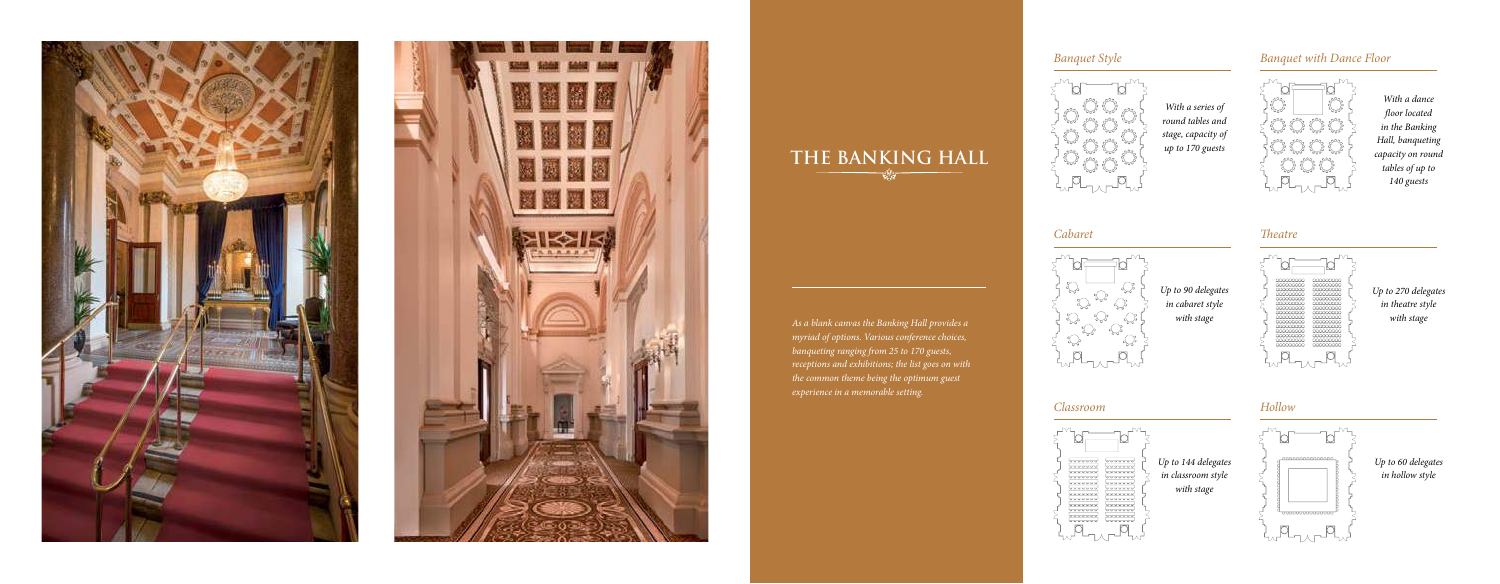*The Westin Dublin, a 5-star luxury hotel occupies one of the best locations in Dublin city centre overlooking Trinity College Dublin. A warm ambience of Irish hospitality infuses with an international level of service and amenities. The hotel nestles in historic 19th century buildings which were transformed in 2001 into the Westin Dublin. Comprising 172 spacious guest rooms and suites, each one features a signature Westin Heavenly Bed® ensuring the best night's sleep and many of the suites have balconies with clear views of the cityscape.*

*Unique spaces such as the Atrium Lounge, which is located in an inner courtyard around the 6 Georgian buildings with a 5-storey glass roof, offer nutritious meals that energise; while the Mint Bar, set underneath the Banking Hall in the atmospheric old bank vaults, is home to an array of delectable cocktails.* 



#### **THE WESTIN** DUBLIN



# *The Hotel*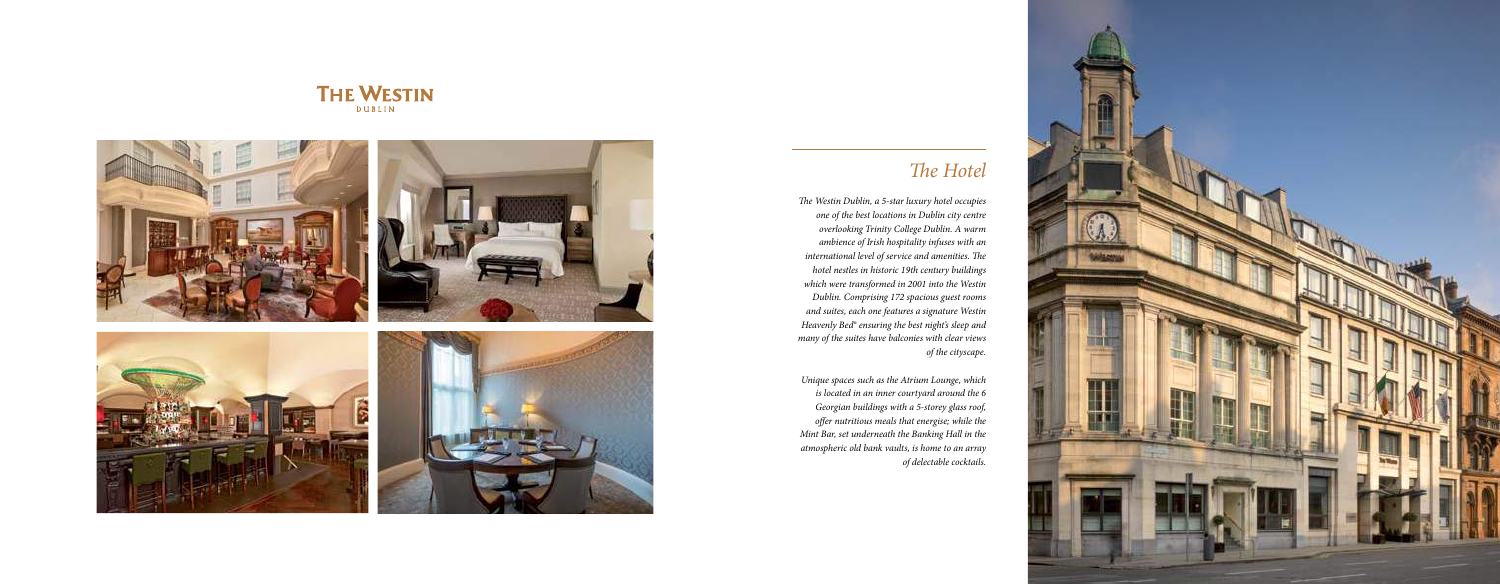*Neighbours on the doorstep of the Westin Dublin and the Banking Hall include Trinity College Dublin, Grafton Street – the city' premiere shopping street and the Temple Bar District– the cultural quarter. Within a short walking distance is the Convention Centre Dublin, Dublin Castle, St. Stephen's Green, the Dail- the Irish Parliament and the International Financial Services Centre – IFSC.*



## *Location*